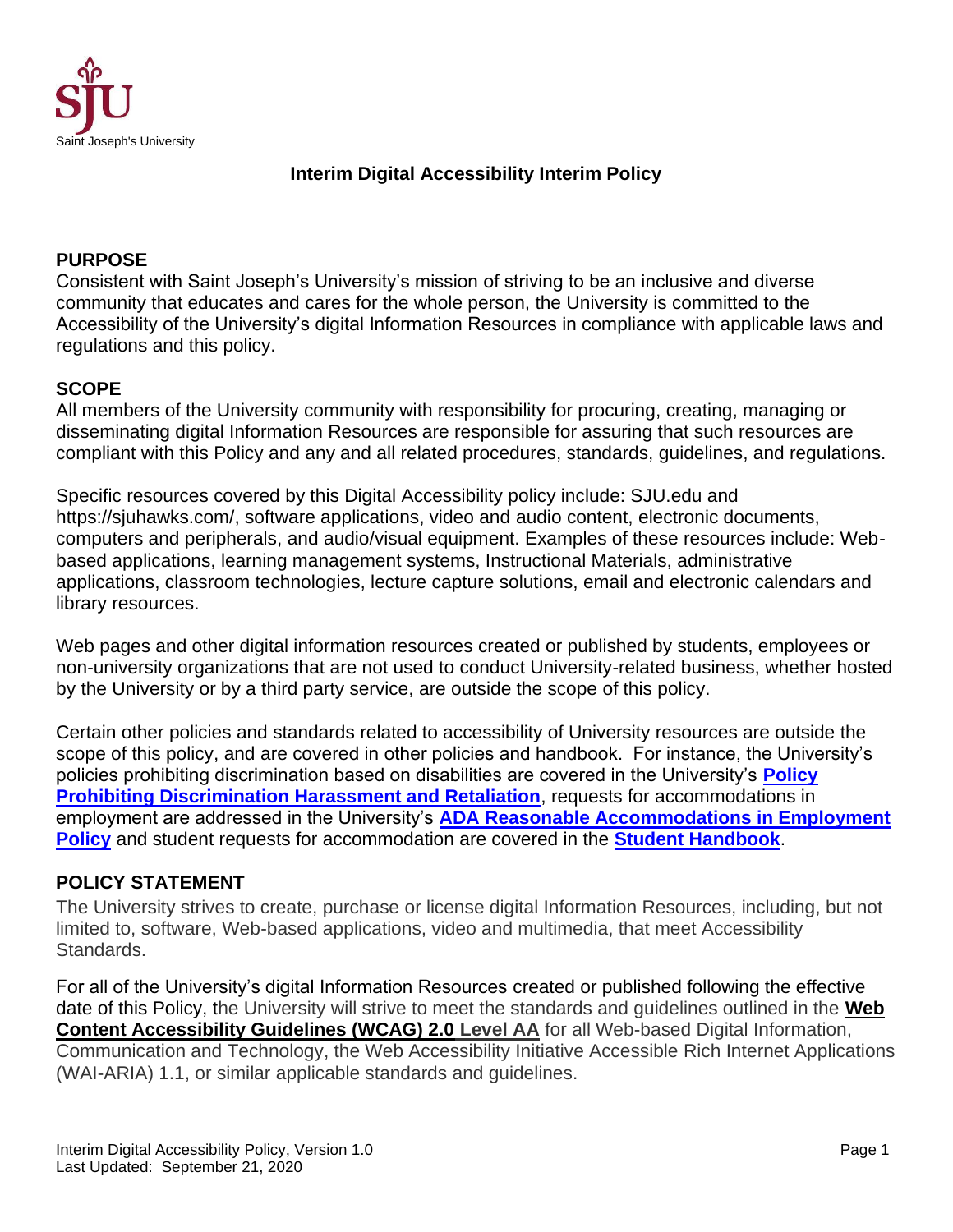

## **Interim Digital Accessibility Interim Policy**

The User responsible for procuring, creating, publishing or managing each digital Information Resource will be primarily responsible for assuring compliance with this Policy and for addressing and correcting any non-compliance with this Policy or University standards. The University recognizes that certain factors, such as undue burden or fundamental alteration of a program may be taken into consideration in evaluating the Accessibility of digital Information Resources. If a User believes it is necessary to procure or publish University digital Information Resources that do not fully comply with this Policy or University standards, the User should submit a request for review to the Digital Accessibility Committee, together with any information requested by the Digital Accessibility Committee (e.g. description of the Information Resources, why it is needed and how and by whom it will be used, the Voluntary Product Accessibility Template (VPAT) for the Information Resources, description of available alternatives and accessibility of those alternatives, etc.). A subcommittee of the Digital Accessibility Committee will review such requests and make a determination as to whether such digital Information Resources may be acquired or used by the University and any terms or requirements applicable to the acquisition or use of such digital Information Resources. If such terms and conditions for acquisition and use, or alternative Information Resources are not implemented in a timely manner, the Digital Accessibility Committee will consider removing access to the information or technology. Determinations of a subcommittee of the Digital Accessibility Committee may be appealed to the full Digital Accessibility Committee based on the procedures provided by the Committee.

## **DEFINITIONS**

- **Accessibility:** The Office for Civil Rights (OCR) at the U.S. Department of Education defines accessibility as meaning "when a person with a disability is afforded the opportunity to acquire the same information, engage in the same interactions, and enjoy the same services as a person without a disability in an equally integrated and equally effective manner, with substantially equivalent ease of use."
- **Accessible Standard:** The University will strive to meet the standards and guidelines outlined in the [Web Content Accessibility Guidelines \(WCAG\) 2.0](http://www.w3.org/TR/WCAG20/) Level AA for all Web-based Digital Information, Communication and Technology.
- **Digital Accessibility Committee**: This Committee advises on accessibility topics related to the University's Information Resources both in the physical and online learning environments at Saint Joseph's University.
- **Electronic Documents**: All University produced, maintained or distributed electronic documents. This includes, but is not limited to word processing documents, PDFs, presentations, publications and spreadsheets that are scanned, uploaded, posted or otherwise published or distributed electronically.
- **Information Resources** Data in any form, whether recorded on any media or in transit, owned or controlled by, licensed to, or in the possession of the University as well as any hardware, software, systems, platforms, sites, applications, networks, devices, equipment and facilities owned or operated by the University or that are provided by third parties to or for the benefit of the University or its Users.